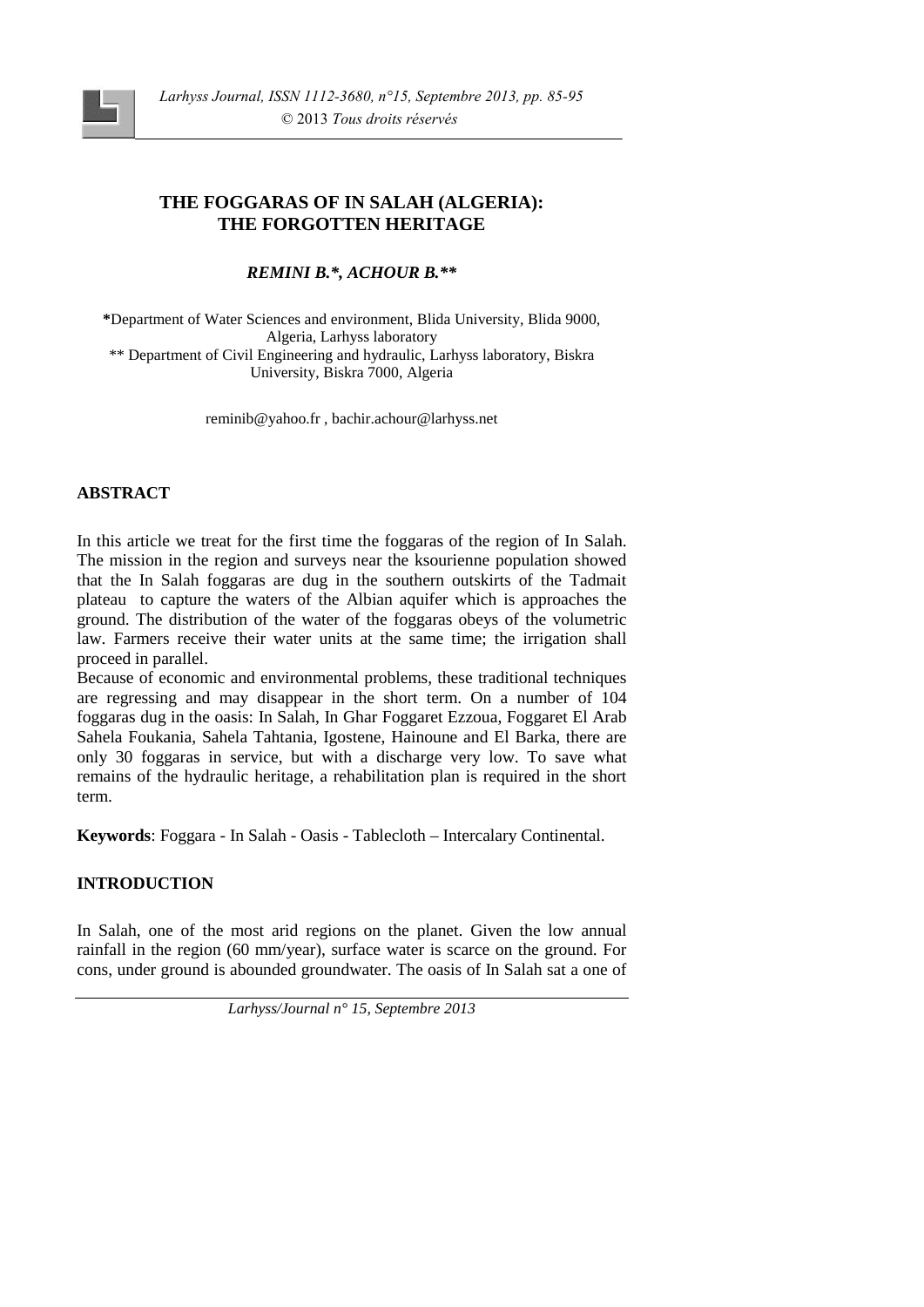the large tablecloth of the globe, it is the Continental Intercalary. For over 10 centuries, the farmers used artesian wells to supply the ksours and develop the agriculture. With the disappearance of artesian phenomenon, the farmers have used hydraulic techniques for acquisition of groundwater; they are called the foggaras.

The Albian aquifer approaches the soil surface in the Tadmait plate, which permits to join in creating tunnels of foggaras. It is admitted that this hydraulic technique is born in ancient Persia there are more than 3000 years under the name of qanat (Ghorbani, 2007; Kazemi, 2004). Become a universal technique, the qanat has spread to over 30 countries around the world (Hofman, 2007). It is through these foggaras that the oases have been developed in the Algerian Sahara, especially in the oasis of Adrar (Abidi and Remini, 2011), Timimoun (Remini et al, 2011), Ahaggar (Remini and Achour, 2013) and Mzab (Remini et al., 2013). With these 1400 foggaras, the Adrar region is considered the country of foggaras. Numerous studies on the history, sociology and hydraulics were performed on the foggaras of Adrar and Timimoun. By cons, there is no scientific work on the foggaras of Ain Salah, which has prompted us to make this contribution.

#### **PRESENTATION AND CHARACTERISTICS OF THE STUDY AREA**

The region of Ain Salah is located in the center of the Sahara. It is located at 1000 km south of the capital Algiers and at 600 km north of Tamanrasset (Figure 1). Ain Salah is a hyper arid region; it is considered one of the hottest regions of the Sahara. The In Salah region contains nine oasis: In Salah, In Ghar, Foggaret Ezzoua, Foggaret El Arab, Sahela Foukania, Sahela Tahtania, Igostene, Hainoune and El Barka.

The oases are developed over several centuries thanks to the two existing groundwater in the region. It comes groundwater and the Continental Intercalary. Two traditional techniques have been developed: the well to draw water of the groundwater and the foggaras to exploit the waters of the Continental Intercalary aquifer which approach the soil on the periphery of the Tadmait plate. Moreover, the oases of central Sahara form an arc of green circle on the east side of Tdmait plate (Figur 2 a and b).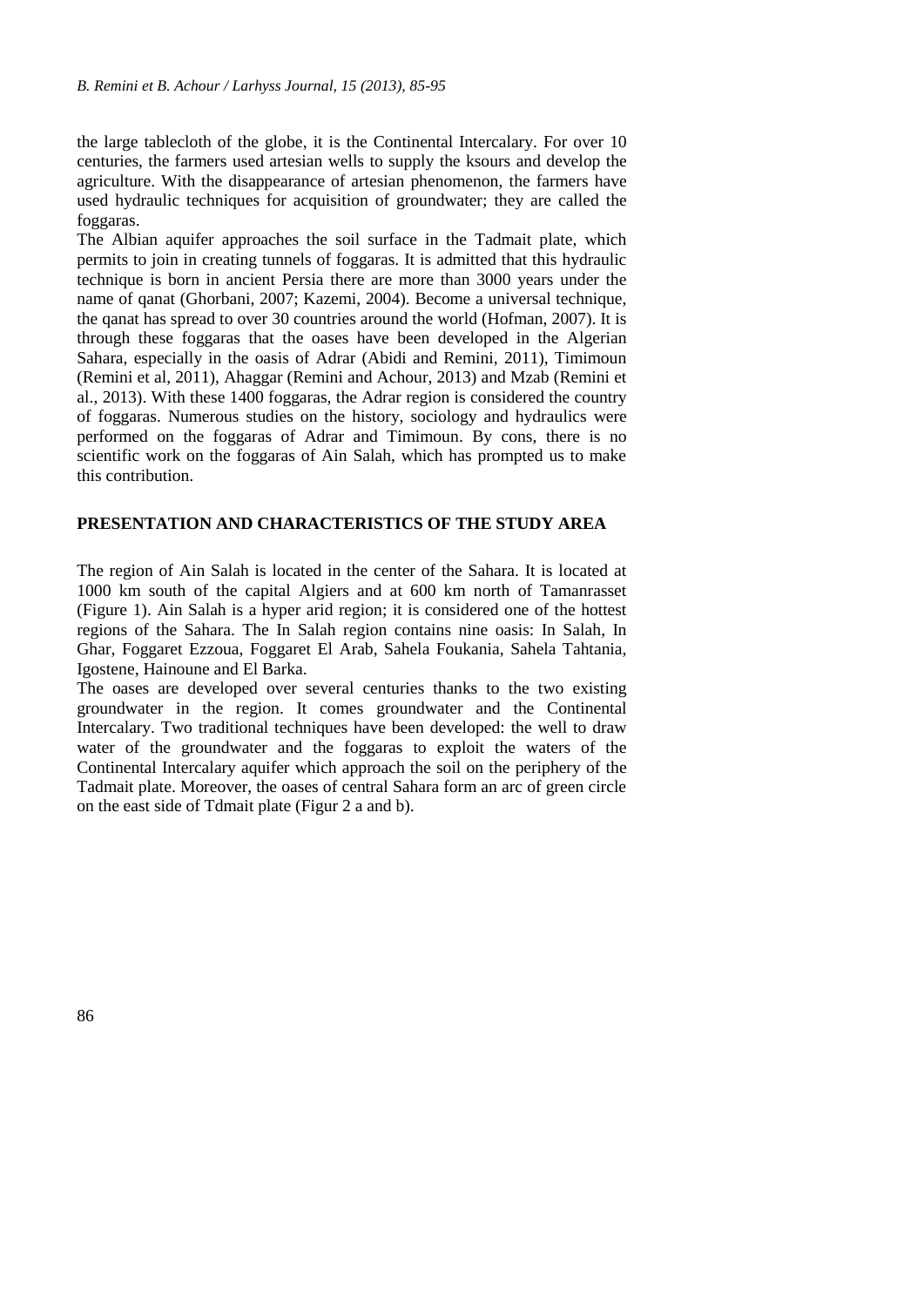

**Figure 1:** Location of the study area



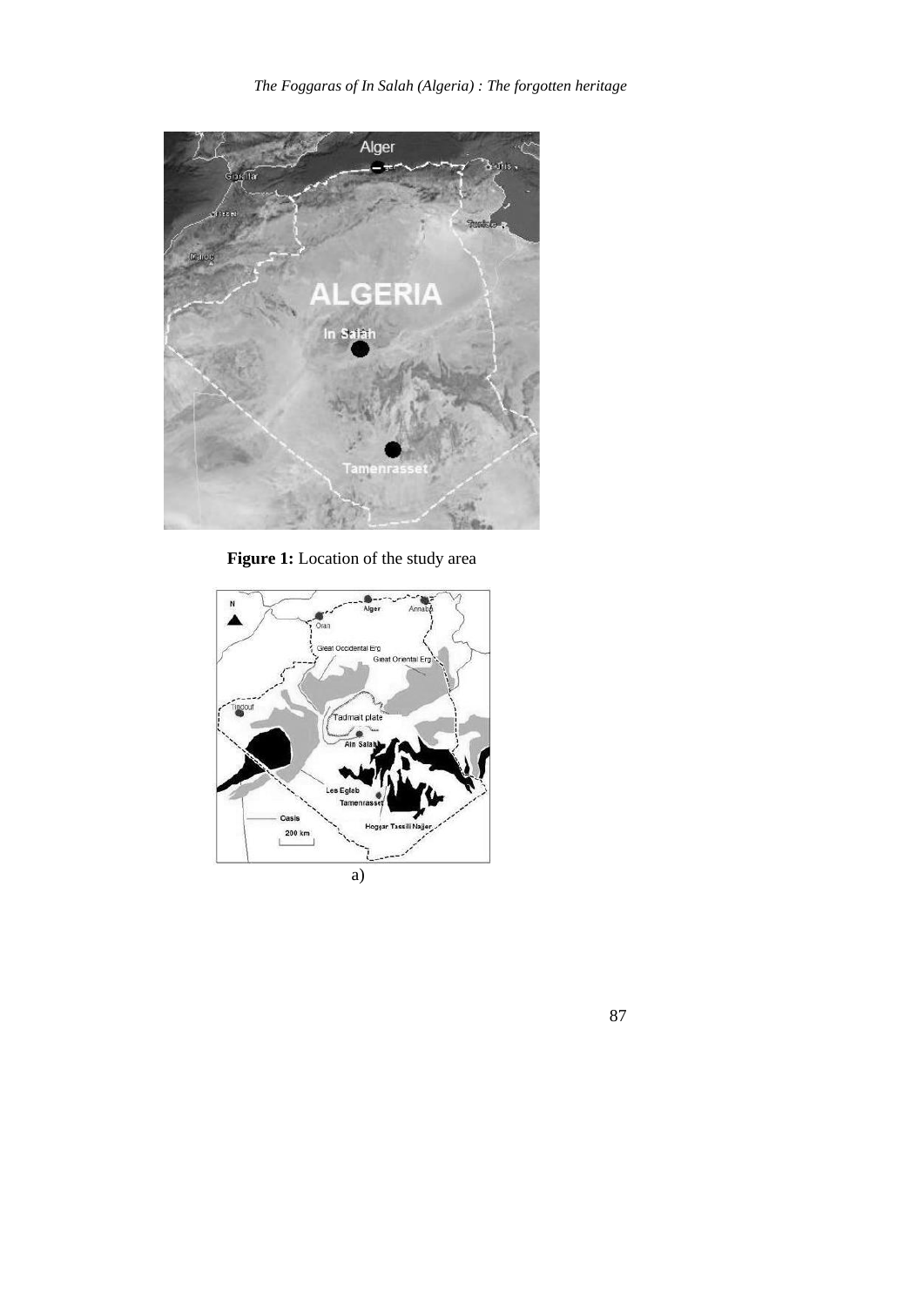

**Figure 2 :** Localization of oases at foggaras around the Tadmait plate

### **RESULTS AND DISCUSSION**

### **Water resources of the In Salah region**

Due to the rarity of rainfall in the In Salah region, it is rather the groundwater reserves are principally the basis of formation of oasis. There are two types of aquifers: groundwater and Continental Intercalary. Knowing that the Tadmait plate is considered such as the reservoir of foggaras of regions of Adrar, Timimoun and In Salah, since in the under ground of Tadmait plate exists the water of the Continental Intercalary (Figure 3 a and ). It is considered as to one of the largest of the tablecloth in world occupying an area of 600,000 km2 and containing 60 trillion m3 of water. For comparison, this volume is equivalent to 12,000 times the capacity of Algerian dams (Remini, 2007). Continental Intercalary Basin was defined between 1940 and 1960 (Dubost, 2002). It consists of different permeable formations Saharan underground filled with water during rainy periods of the Quaternary, contains a quantity of water equal in theory to a hypothetical continuous flow of 1000 m3/s during 20 centuries (Dob, 2003, Guido, 2005 and Ansari, 2005).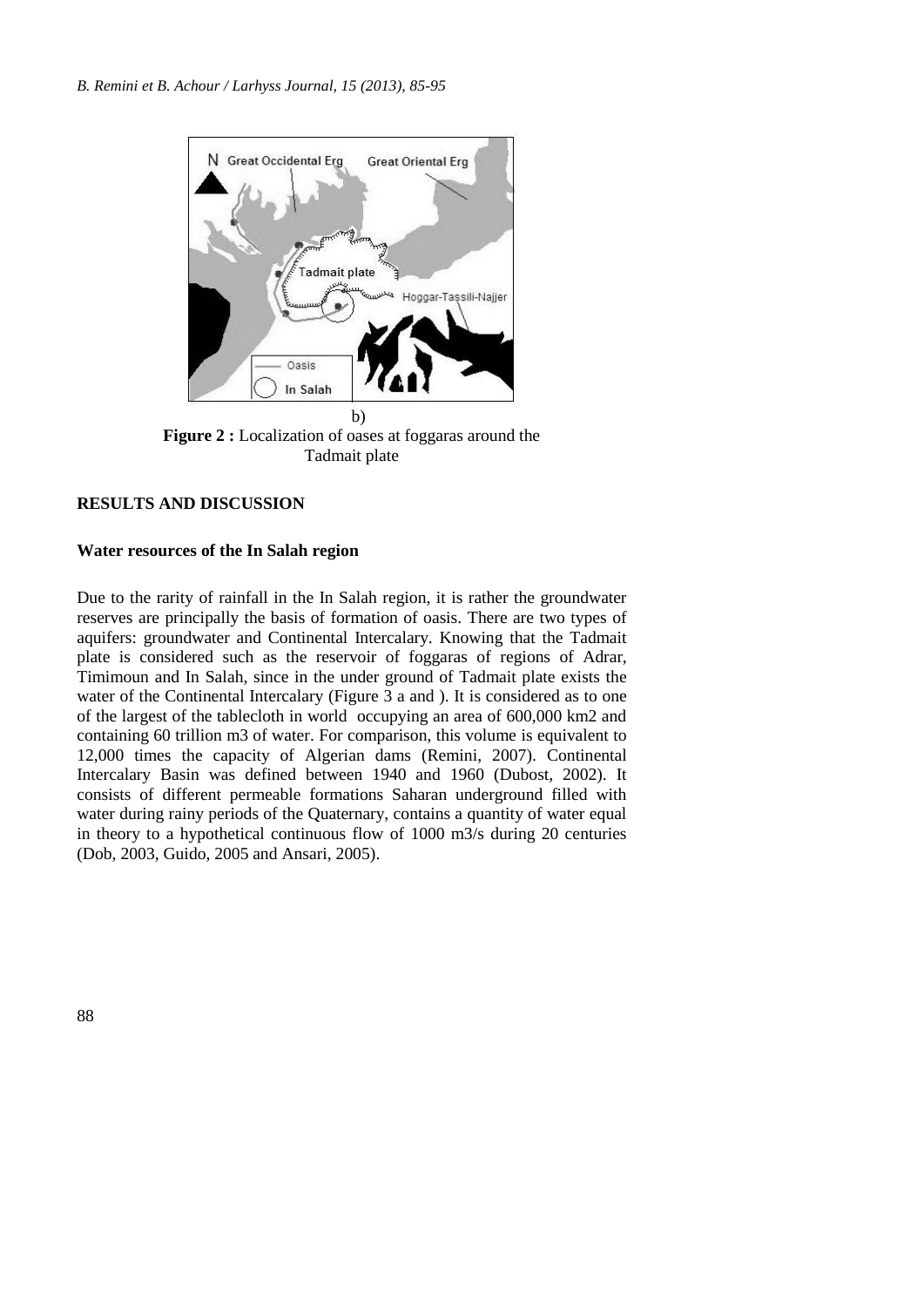

**Figure 3:** Intercalary Continental and Terminal Complex aquifers (Design Remini, Source Unesco 1972 Castany, 1982)

## **Foggaras In Salah**

Undoubtedly the foggaras of Touat and Gourara are the most studied. Various studies have been made since the fifties. We can cite the work of Cornet (1952), Grandguillaume (1973), Kobori (1982) Goblot (1979), Remini and Achour (2008, 2012 and 2013). Five inventories of foggaras were conducted in 1909, 1960, 1974, 1998 and 2012. Few studies have were conducted on the foggaras of Tidikelt particularly those of Aoulef. We can cite the work of Capitaine Lo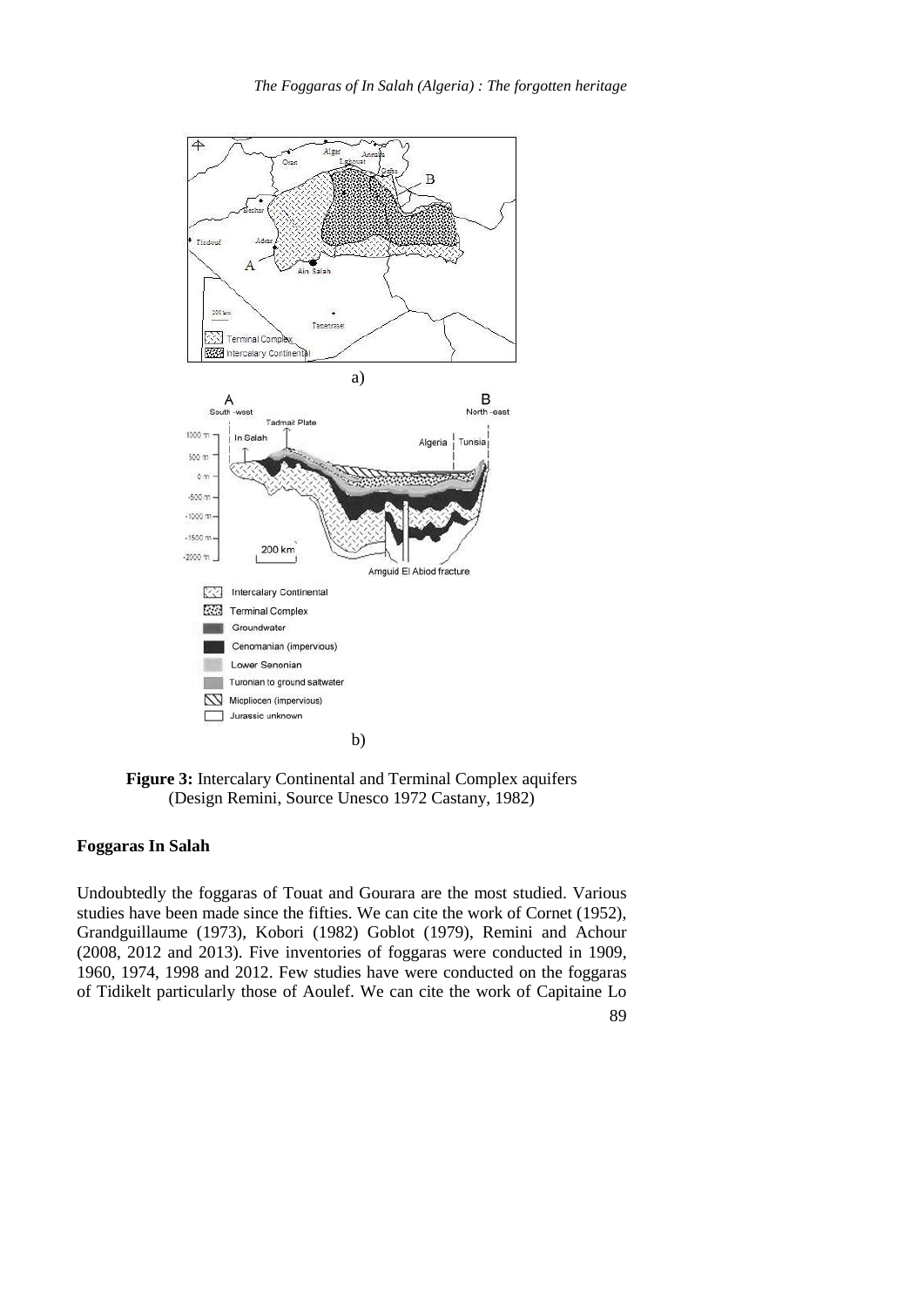(1953, 1954) and Kobori (1969). Now, Aoulef belongs to the wilaya of Adrar according to the latest clipping of wilayas. The foggaras of In Salah have many similarities with those of Adrar and Timimoun in two parts: capture and distribution. Dug south of the Tadmait plate, the foggaras of In Salah were not inventoried. On site of foggaras, we identified about 100 foggaras spread over oases: In Salah, In Ghar Foggaret Ezzoua, Foggaret El Arab Sahela Foukania, Sahela Tahtania, Igostene, Hainoune and El Barka (Table 1). These values are approximate, since there are of foggaras that have been abandoned and it is not even a trace.

| <b>Oasis</b>     | <b>Total foggaras</b> | <b>Operating</b><br>foggaras | foggaras dry |
|------------------|-----------------------|------------------------------|--------------|
| In Salah         | 25                    | 08                           | 17           |
| In Ghar          | 20                    | 10                           | 10           |
| Foggaret Ezzoua  | 15                    | 07                           | 08           |
| Foggaret El Arab | 08                    | 00                           | 08           |
| Sahela Foukania  | 10                    | 02                           | 08           |
| Sahela Tahtania  | 09                    | 02                           | 07           |
| Igostene         | 06                    | 00                           | 06           |
| Hainoune         | 05                    | 01                           | 04           |
| El Barka         | 06                    | 00                           | 06           |
| Total            | 104                   | 30                           | 74           |

**Table 1 :** Foggaras of In Salah region (approximate Data)

Over 100 foggaras were dug in the oases of In Salah region. Today there are only about 30 in service. This number is approximate and should be lowered for socio-economic reasons. Direction North-east to south-west, the In Salah foggaras capture the waters of Continental Intercalary through underground tunnels with a maximum length not exceeding 5 km. The galleries are equipped with maintenance and aeration well separated from each other by an average distance of 13 m (Figure 4 a and ). On a slope ranging from 0.003 to 0.006, the galleries have two parts: drainage and transportation. We can estimate the total length of the galleries of foggaras at 100 km and the number of wells in 7500. As foggaras of Adrar and Timimoun, those of In Salah are equipped with a main kasria just outside the gallery (Figure 5). It is the centerpiece of the foggaras system. It is from this triangular basin equipped with a distributor that makes the sharing of water between the owners. The existence of kasriates in all distribution networks of water of foggaras of In Salah shows that the sharing of water is volumetric, the irrigation of gardens occurs at the same time (Figire 6). This confirms that the foggaras in the In Salah region comes of Adrar and Timmoun. The volumetric method is more advantageous compared to the hourly method practiced in the oasis of Ahaggar (Remini and Achour, 2013) and of Moghrar (Remini, 2011), it can be irrigated at the same time all the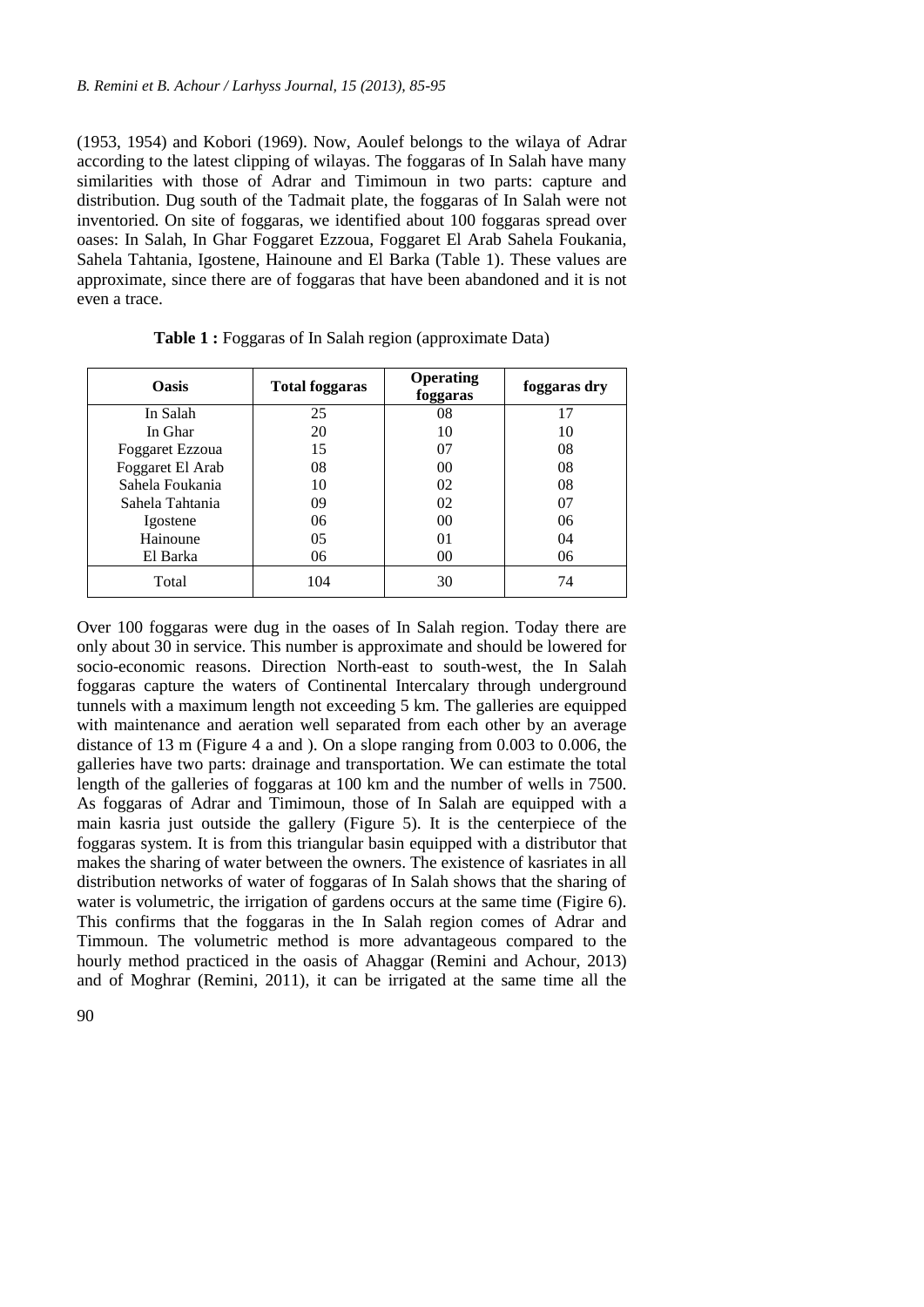parcels. It is said that the irrigation of the gardens is parallel. This type of distribution (volume) requires the existence of individual Madjens to store its share of water. In addition to the main kasria, volumetric network has secondary, tertiary and multiple kasriates.



a) Overview of foggaras of In Salah



b) Longitudinal section of foggaras of In Salah **Figure 4 :** Simplified diagram of foggaras of In Salah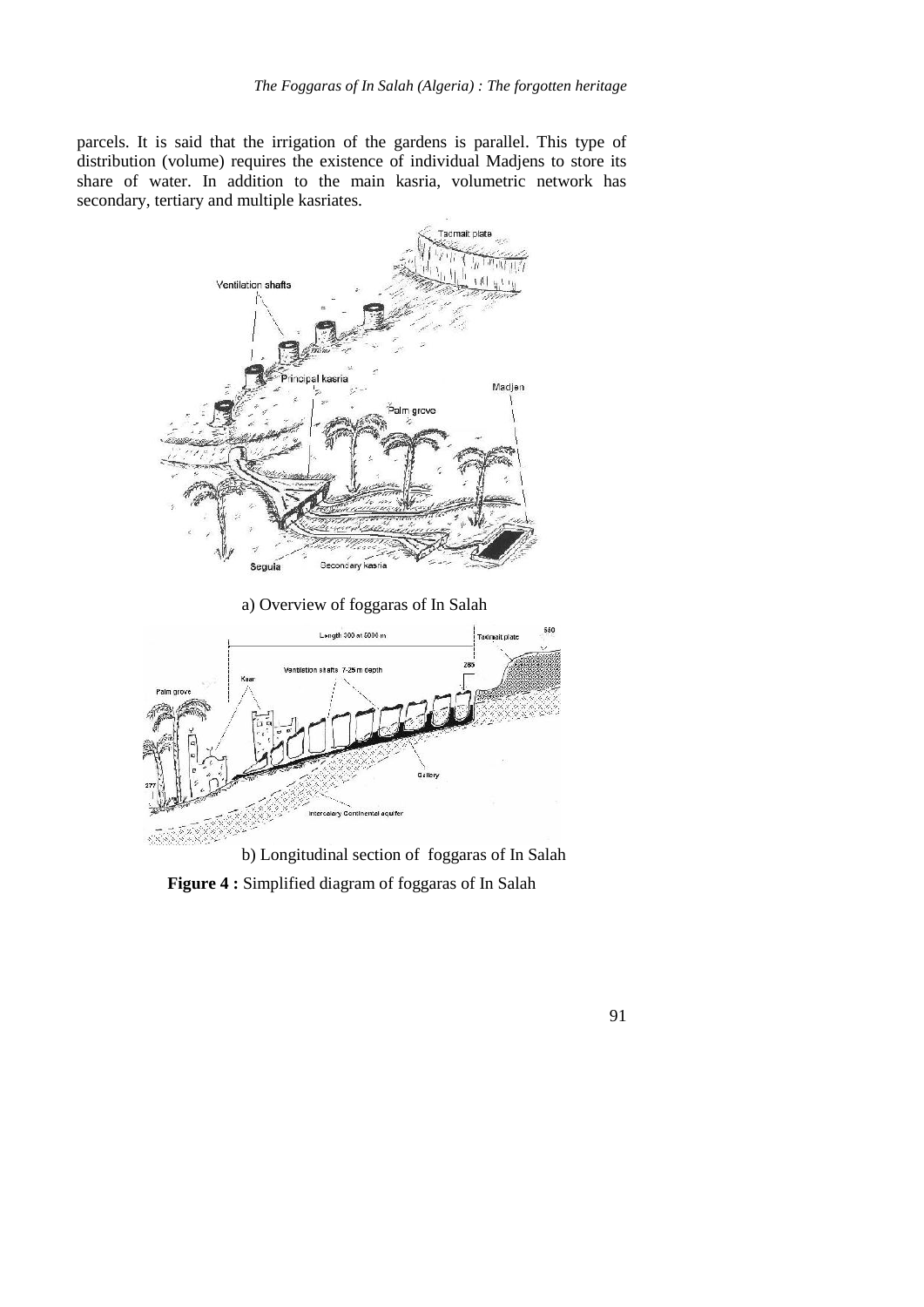

**Figure 5 :** Kasria of the foggaras of Ezzoua (In Salah)



Figure 6 : In Salah garden irrigated by foggaras

## **Degradation foggaras In Salah**

Socioeconomic and environmental problems are causing the decline of the hydraulic heritage. These problems include: the collapse of wells and galleries due to the urban development. Homes and roads have been made over the galleries. From a social, the inheritance is the problem that has contributed to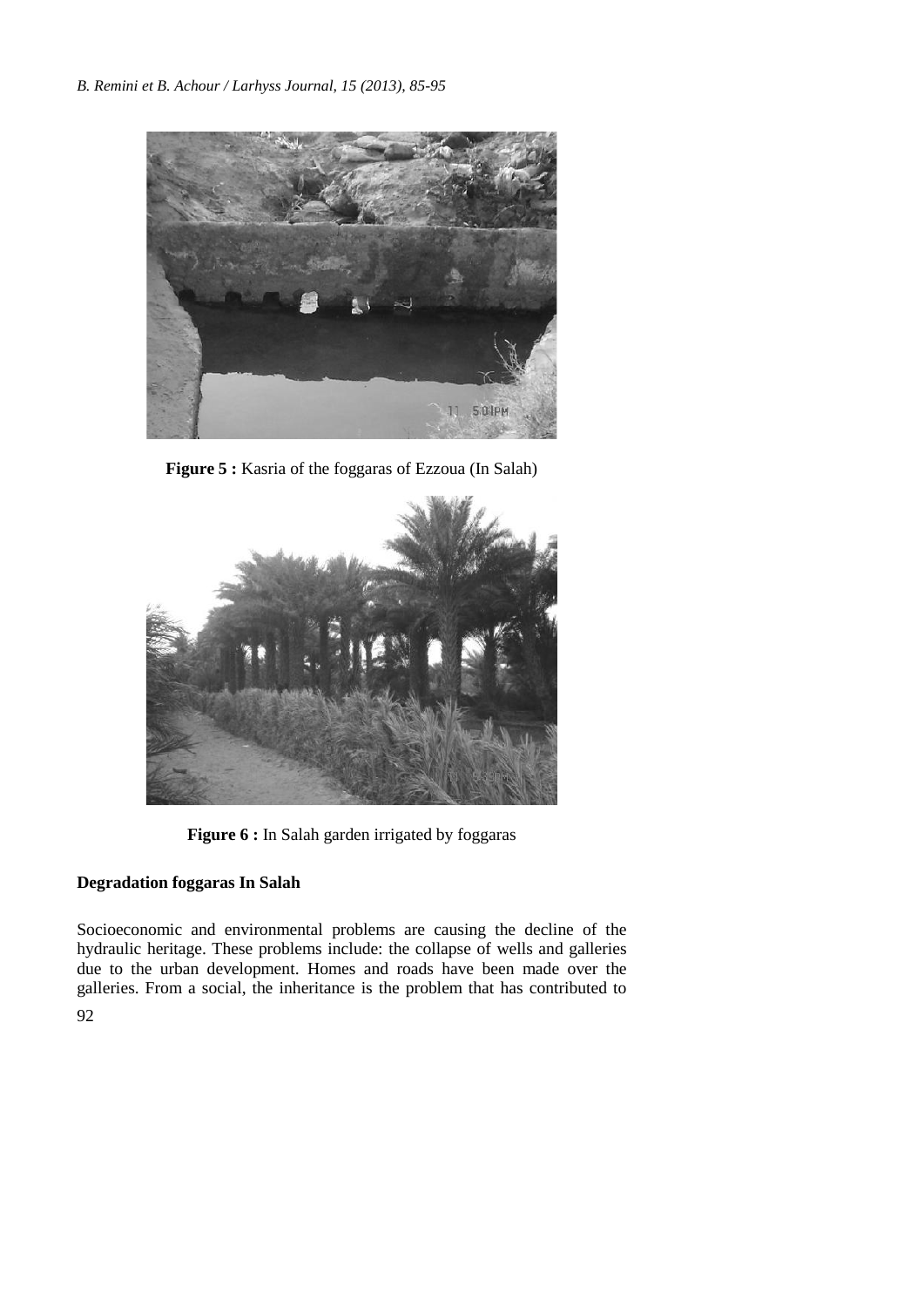the degradation of foggaras. The contribution of the groundwater wells capturing the Continental Intercalary in the In Salah region in the early forties has contributed significantly to lowering of the water, which caused the drying up of several foggaras. The discharge of foggaras of In Salah has evolved in two phases. In the first phase the discharge of foggaras remains constant over time if it is assumed that there was no collapse or maintenance. The low discharge captured by the foggaras does not disrupt the groundwater level of the Albian aquifer. The contribution of the drilling early forties has led the lowering of the water and consequently the discharge of foggaras recorded a decline in time to the total drying foggaras (Figure 7).Due to its efficiency, the use of pumps for groundwater exploitation has become generalized in all the oasis of In Salah. Farmers quickly abandoned the old system to the detriment of the new system on the basis of its performance and autonomy of irrigation.



**Figure 7 :** Evolution of the discharge of foggaras of In Salah

#### **CONCLUSION**

Effectively the foggaras of In Salah is a forgotten heritage since it was abandoned by scientists and hydraulic services. If the foggaras of Adrar and Timimoun have been the subject of several publications, those of In Salah are not processed. More than a hundred foggaras were dug in the oases on the southern outskirts of the Tadmait plate. Today, it remains in service only thirty foggaras for socio-economic and environmental problems. The contribution of new techniques (drillings and pumps) in the In Salah region has contributed to the decline the foggaras. With this rhythm we risk losing the rest of foggaras at short term. The rehabilitation of these foggaras becomes an indispensable operation to save the hydraulic heritage.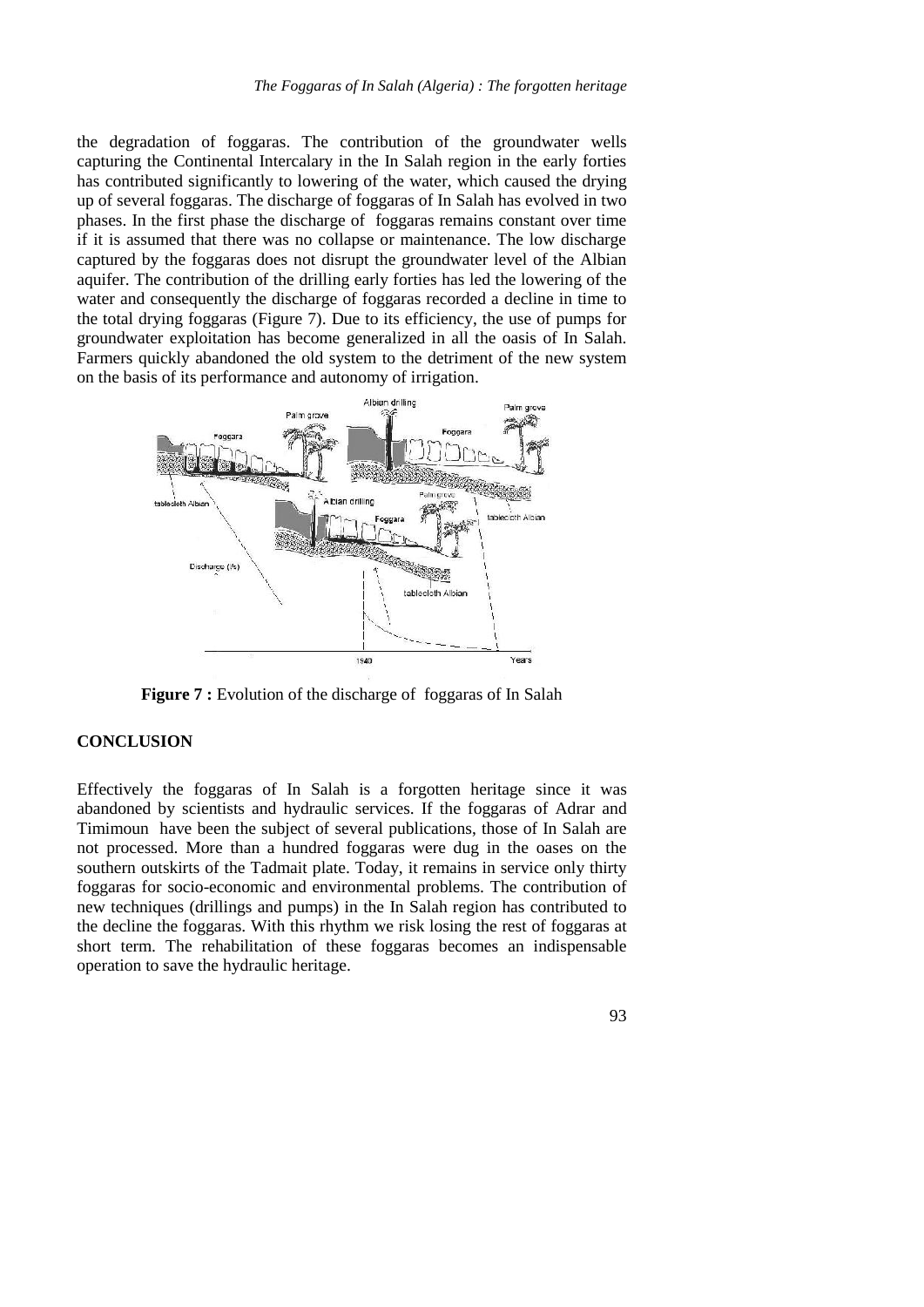#### **REFERENCES**

- ABIDI N. AND REMINI B. (2011). Foggaras of Touat: the pride of the local population. Annals of Science and Technology (Algeria). Vol. 3, n° 2, December, pp. 107-113.
- ANSARI T. (2005). The traditional use of groundwater system (Foggara). Procedding of international-conference on groundwater resources of the Sahara CIRESS, Ouargla, 12 and 13 December, 194 p.
- CASTANY G. (1982). Principles and practices of hydrogeology. Editions of Dunod University, 238 p.
- CORNET A. (1952). Essay on the hydrogeology of the Occidental Erg Great and neighboring regions: the foggaras. Works Research Institute Saharan, Volume VIII, pp.. 72-122.
- DOB M. E. (2003). Use of Albian: advantages and disadvantages. Collected papers of scientific and technical days on the water quality of the South. Vol. 1 El Oued (Algeria) on 20 and 21 May, 79 p.
- DUBOST D. (2002). Ecology, Land and Agricultural Development Algerian oasis. Editions of CRSTRA (Algeria), 423 p.
- GHORBANI B. (2007). A Glance arthistorical qanats in Iran ith an emphasis on Vasvan qanat in Isfahan. International history seminar on Irrigation and drainage, Teheran, Iran May 2-5.
- GRANDGUILLAUME G. (1973). Economic system and power structure: the system foggaras the Touat. Journal of Muslim West and the Mediterranean, n° 13-14, Aix-en-Provence, pp. 437-457.
- GUIDO M. (2005). Well design pressure in the Continental Intercalary. Preceding of the international symposium-on groundwater resources of the Sahara CIRESS, Ouargla, 12 and 13 December, 194 p.
- HOFMAN A. (2007). Traditional water management by qanat in Iran is compatible with the concept of IWRM. Technical synthesis Engref center of Montpellier, February, 17 pages.
- KOBORI I. (1969). The irrigation system in the central Sahara Tidikelt ", Bulletin of the Department of Geography, University of Tokyo, n° 1, pp. 1-32.
- KAZEMI G.A. (2004). Temporal changes in the physical properties and chemical composition of the municipal water supply of shahrood, northeastern Iran, Hydrogeology journal n° 12, pp. 723 -734.
- LO CAPITAINE (1953). Foggaras of Tidikelt "Works Research Institute Saharan, Vol. X, Algiers, pp. 138-179.
- LO CAPITAINE (1954). Foggaras of Tidikelt. Works Research Institute Saharan Algiers, Vol. XI, p. 49-77.
- REMINI B. (2007). The water problem in Algeria. Office of University Publications Edition (Algeria), 140 p.